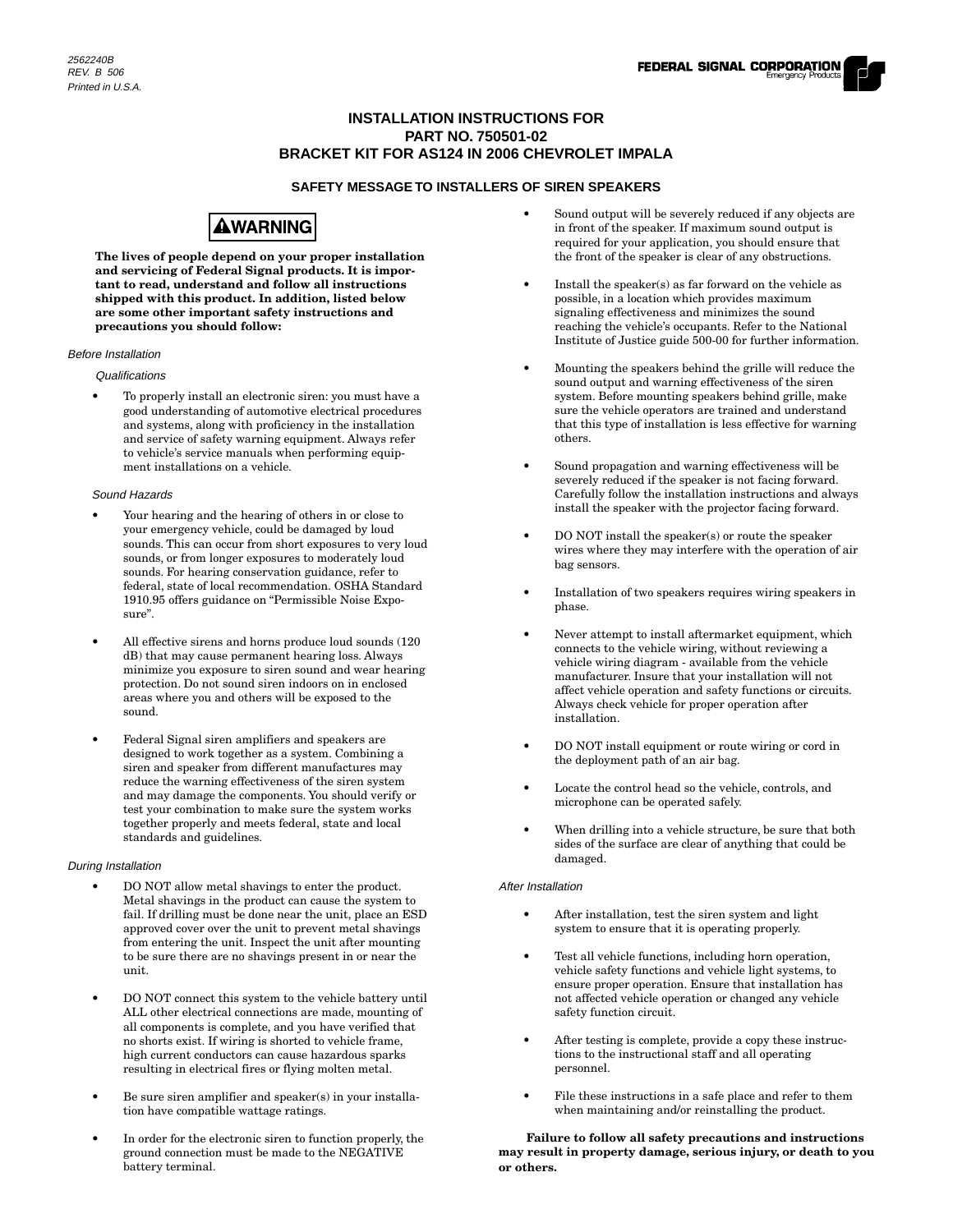### **A. GENERAL.**

Mounting kit 750501-02 mounts a AS124 (750501) speaker in a 2006 Chevrolet Impala. The kit mounts the speaker below the driver side headlight on a vehicle frame member using existing holes.

### **B. UNPACKING.**

After unpacking the kit inspect it for damage that may have occurred in transit. If unit has been damaged, or missing a part, do not attempt to install or operate it. File a claim immediately with the carrier, stating the extent of the damage. Carefully check all envelopes, shipping labels and tags before removing or destroying them. Ensure that all parts in the following KIT CONTENTS LIST have been included.

### **C. KIT CONTENTS.**

| Qtv.                        | Description                                                                                  | Part Number                                   |
|-----------------------------|----------------------------------------------------------------------------------------------|-----------------------------------------------|
| $\mathbf{1}$<br>3<br>3<br>3 | Bracket<br>Screw, $1/4$ " x $5/8$ ", Type B<br>Lockwasher, Split, 1/4"<br>Washer, Flat, 1/4" | 8650110<br>7011165-10<br>7074A016<br>7072A024 |
|                             |                                                                                              |                                               |

### **D. INSTALLATION.**

### 1. *Speaker Driver Rotation.*

a. Remove and retain the four screws holding the driver to the speaker housing assembly.

b. After removing the driver, position the housing assembly vertically (as you intend to mount).

c. Rotate the driver 90° so as the "DRAIN HOLE, THIS SIDE DOWN" label is pointing downwards.

d. See figure 1. Reinstall the driver into the housing assembly so the label maintains its downward positioning and the lead wires exit at one of side reliefs. Secure the driver to the housing using the previously removed screws.



Figure 1.

### 2. *Mounting.*

a. See figure 2. Attach speaker to brackets as shown using hardware supplied with the speaker.

b. Raise vehicle hood. See figure 3. Remove driver side headlight.

c. See figure 4. Attach assembled unit to vehicle using supplied 1/4" Type B screws, lockwashers and flat washers.

d. Connect the two leads from the speaker to the electronic siren's speaker cable. Refer to the instructions packed with the electronic siren for additional details.

## AWARNING

**All effective siren and horns produce loud sounds (120 dB) that may cause permanent hearing loss. Always minimize your exposure to siren sound and wear hearing protection. Do not sound the siren indoors or in enclosed areas where you and others will be exposed to the sound.**

- e. Test speaker for proper operation.
- f. Replace driver side headlight.

### **E. SERVICE.**

Opening the unit will void the warranty. This speaker has no field serviceable parts. The factory can and will service your speaker. If you are experiencing problems with the speaker, send it to:

Service Department Federal Signal Corporation 2645 Federal Signal Drive University Park, Illinois 60466



Figure 2.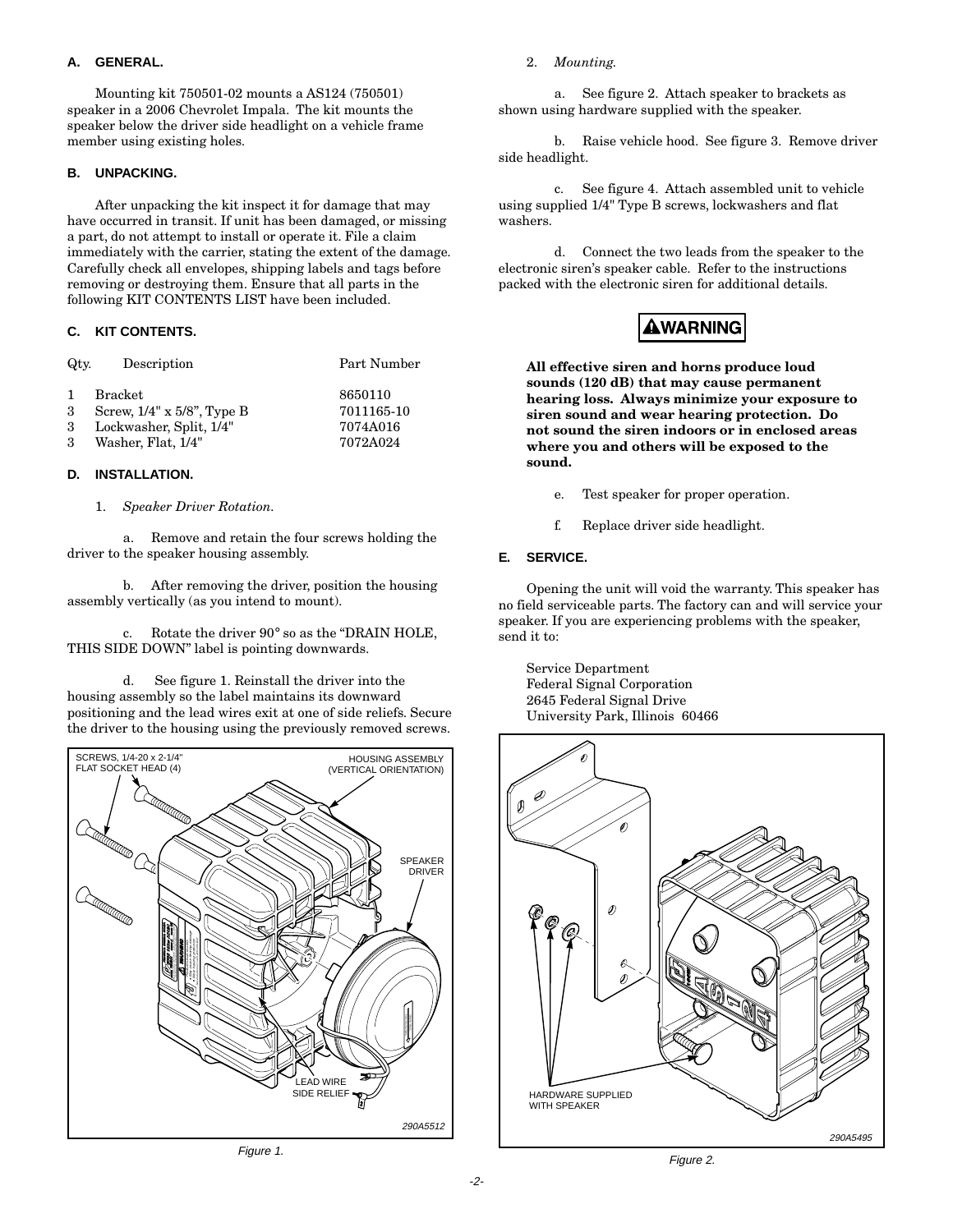

Figure 3.



Figure 4.

### **SAFETY MESSAGE TO PERSONNEL SERVICING FEDERAL SIGNAL SIREN SPEAKERS**

## **AWARNING**

**The lives of people depend on your proper servicing of Federal Signal products. It is important to read, understand and follow all instructions shipped with this product. In addition, listed below are some other important safety instructions and precautions you should follow:**

- Read and understand all instructions in this manual before servicing the electronic siren or speaker.
- To properly service an electronic siren or speaker: you must have a good understanding of automotive electrical procedures and service of safety warning equipment. Always refer to the vehicle's manuals when preforming service on a vehicle.
- Electronic circuit and speaker repairs must be performed by a qualified and competent electronic technician.
- Your hearing and the hearing of others, in or close to your emergency vehicle, could be damaged by loud sounds. This can occur from short exposures to very loud sounds, or from longer exposure to moderately loud sounds. For hearing conservation guidance, refer to federal, state, or local recommendations. OSHA Standard 1910.95 offers guidance on "Permissible Noise Exposure".
- All effective sirens and horns produce loud sounds (120 dB) that may cause permanent hearing loss. Always minimize your exposure to siren sound and wear hearing protection. Do not sound the siren indoors or in enclosed areas where you and others will be exposed to the sound.
- DO NOT connect this system to the positive terminal of the battery until servicing is complete, and you have verified that there are no short circuits to ground.
- In order for the electronic siren to function properly, the ground connection must be made to the NEGATIVE battery terminal.
- After repair, test the electronic siren and speaker system to ensure that is operating properly.
- Federal Signal siren amplifiers and speakers are designed to work together as system. Combining a siren and speaker from different manufactures may reduce the warning effectiveness of the siren system and may damage the components. You should verify or test the combination to make sure the system works together properly and meets federal, state and local standards or guidelines.

**Failure to follow all safety precautions and instructions may result in property damage, serious injury, or death to you or others.**